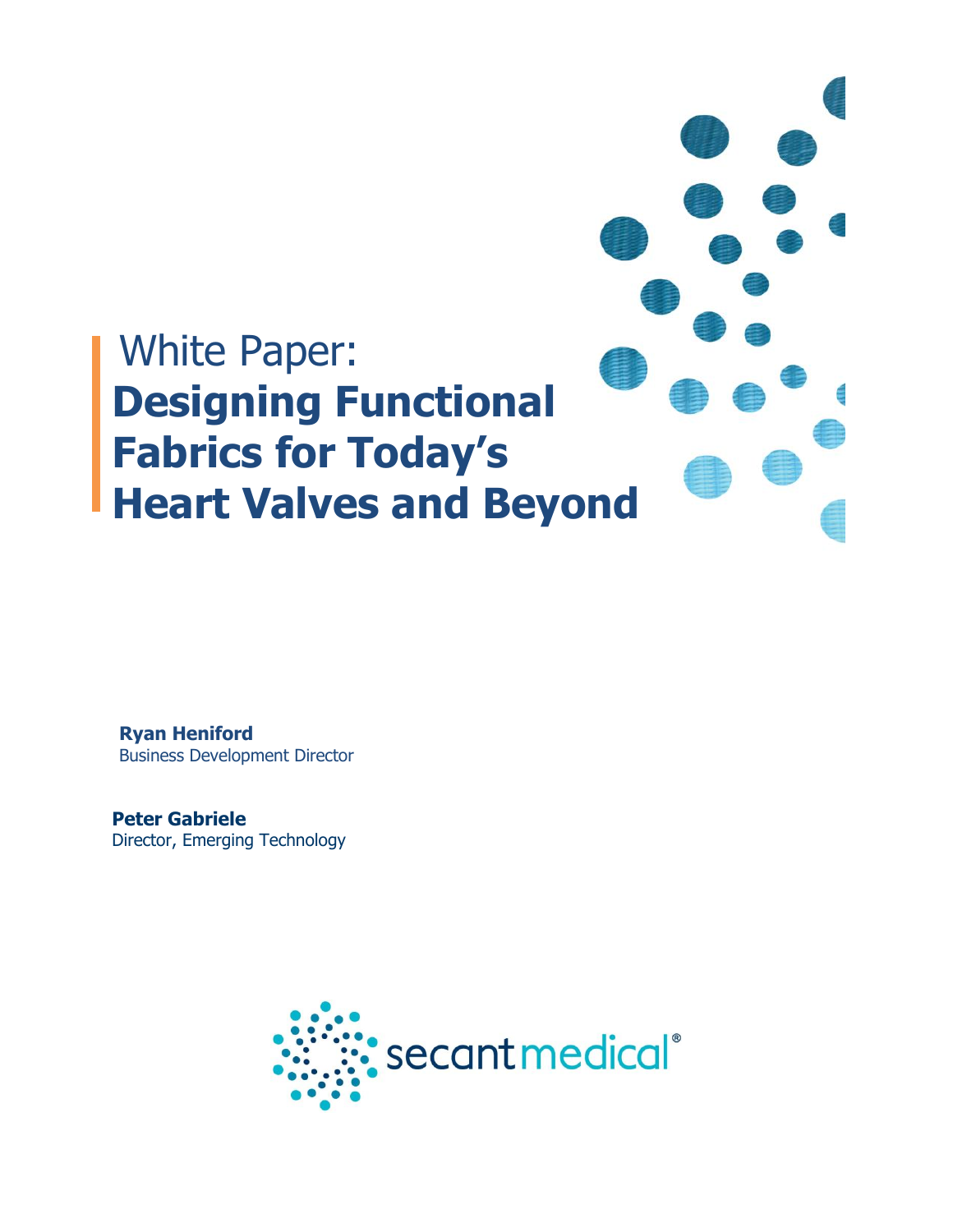How fabrics can be used in heart valves, now and in the future, and design considerations during product development.

Heart valve disease affects nearly 5 million Americans, a figure that is expected to double in the next 25 years, according to the Mayo Clinic. The most advanced of these cases, nearly 98,000 in the United States each year, require heart valve surgery.<sup>1</sup> Prosthetic heart valves, whether traditional or transcatheter, are designed to restore function to a damaged heart valve and ultimately prevent heart failure. These devices will continue to evolve as research unlocks the exciting potential of implantable materials in heart valves and their ability to allow the body to repair itself.

Heart valve replacement falls into two procedural categories—open surgery (traditional) and transcatheter replacement—the latter segment includes transcatheter aortic valve replacement (TAVR) and transcatheter mitral valve replacement (TMVR).

Within both traditional and catheter-based heart valve implants, the fabric structure is a component that serves to enhance the mechanical function of the valve. Textiles help promote tissue ingrowth, prevent paravalvular leakage and enable a low-profile design for confinement, which is a crucial requirement for transcatheter valve replacement (TVR) devices.

Implantable fabrics can be precisely designed to limit motion in a targeted direction, to stretch to a specific length, or to provide flexibility throughout the entire range of motion. In a TVR device, a properly designed fabric will transform to a desired shape profile after passing through a catheter to enable the valve to function properly and facilitate required tissue ingrowth.

Fabrics can be used in several parts of traditional and transcatheter heart valves, including:

- П Skirts
- **I** Sewing rings
- **Paravalvular seals**
- Functional anchoring components
- г Protective sleeve for working components

## **Design Considerations**

Textile structures enable different stent-leaflet combinations by offering nearly limitless near-net shape possibilities, extremely thin profiles and versatile attachment methods. They also create more room for these functional components. Ideally, when designing a heart valve, a design engineer should partner with a textile engineering company at the earliest phase of the product development process. This will enable complete incorporation of stent requirement expectations (i.e., deployment goals when working with transcatheter valves) into the overall design.

After reviewing the valve design, the textile engineers can recommend the most appropriate medical fabric based on several factors, including application (traditional or transcatheter); anchoring requirements; delivery profile; and potential stresses on the fabric. Fabric conformability is a key factor to the success of the application. The textile partner can design an appropriate structure and manufacturing [method](http://www.secantmedical.com/biomedical-textiles/textile-science/textile-science.php) based on the functional requirements of the valve (e.g., a knitted fabric stretches much more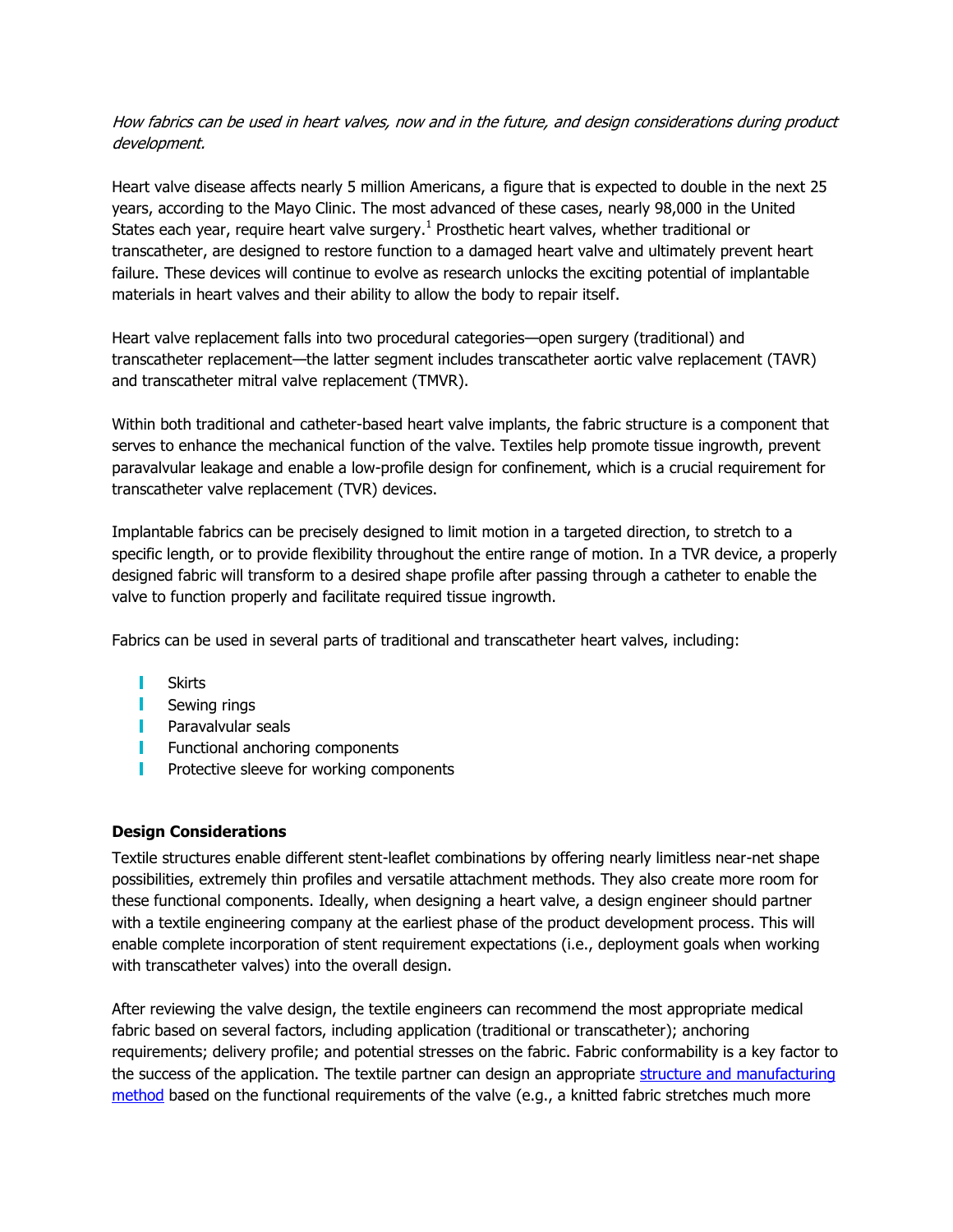than a woven fabric, which typically provides a thinner profile). Fiber structure and density can be tailored to accommodate a wide array of delivery profiles.

Suturability and attachability (to the stent or other functional valve components) characteristics are important parts of the design process. For example, an implantable fabric can be designed to have specific anchoring sites. It can be reinforced or have inherent retention properties that prevent the suture from pulling out of the structure. Sutures can be designed to match a fabric's elasticity or elongation for optimal performance in the valve.

The fabric also acts as a sealant for the heart valve, isolating the working portion of the device from aggressive tissue ingrowth. Depending on the desired outcome, tissue growth for in situ modeling is modulated through rapid encouragement, prevention and control:

- **Encouraging Tissue Ingrowth.** When encouraging rapid tissue ingrowth, the goal is to facilitate aggressive scarring in a specific area without affecting the working parts of the valve. There are several ways to achieve this: by optimizing the pore size and shape, changing the structure of the fabric or using the most suitable biomaterial. The conformance properties of the fabric will also encourage growth. Other methods of promoting ingrowth include applying chemical coatings (e.g., Haluronin) to the fibers or using surface modification techniques (e.g., plasma treatment).
- Т. **Discouraging Tissue Ingrowth**. The fabric's geometric structure can be designed to protect the functional components of the valve, whether it's the stent, leaflets or other component, from embedding in the tissue. This action will allow the critical parts of the device to function properly. In addition, coatings can be applied to the fiber surface to inhibit growth. Certain coatings that fill the pores of a fabric could reduce the amount of ingrowth induced.
- **Controlling Tissue Ingrowth**. This next-generation approach involves using a bioresorbable polymer material that is structured to merge the tissue with the heart valve. As the structure degrades over time, it encourages rapid tissue integration and allows cells to penetrate and ultimately form a healthy heart valve or annular tissue, for example.

**Keeping a Low Profile.** Transcatheter heart valve design can present challenges to a manufacturer due to low-profile requirements. The current driving trend in the industry is to fit functionally effective devices into small catheters. Minimally invasive procedures lower the risk of infection and cause less trauma to patients, which means faster recovery times. When designing TVR devices, fabrics are typically woven and compressed to minimize the profile while optimizing the pore size and shape to promote tissue ingrowth. Textile engineers can mirror the functional characteristics of traditional heart valves while ensuring the fabric is elastic enough to stretch, fold or pleat into catheters as small as 12 French. Fabrics measuring 50 µm or thinner can be manufactured.

Fabrics can also be optimized to have a certain surface chemistry or for use with coating technology. For example, the fabric can be designed to absorb a material between the fibers instead of into the polymer when used with an anti-calcification coating.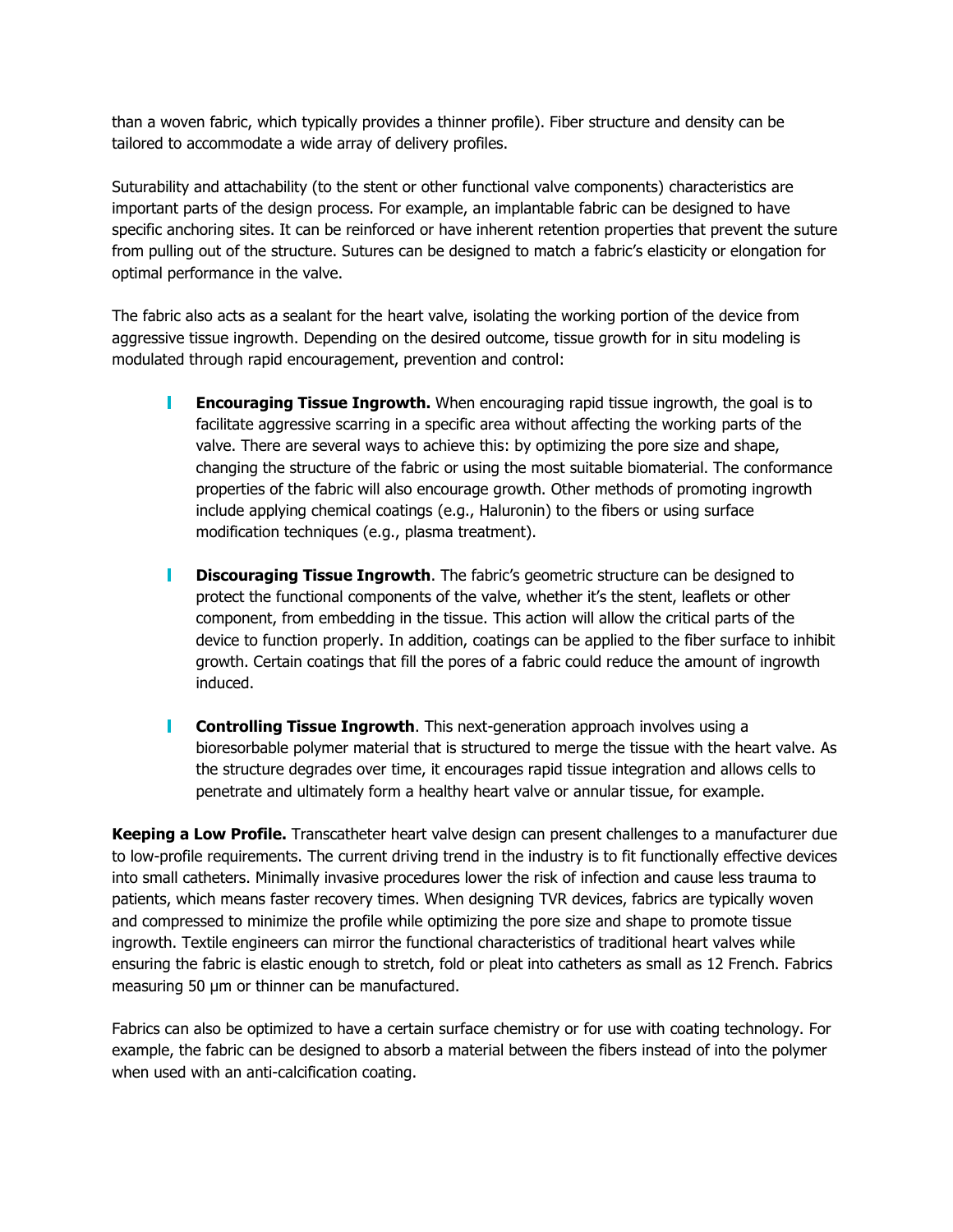## **The Future: Intelligent Materials Design for Heart Valves**

The future of biomaterials is an investment in understanding the physiological, economic and bioengineering constraints of materials. Most current heart valves that have synthetic components at the device or native tissue interface use polyester or PTFE because, along with a proven history, these materials have been deemed biocompatible by the FDA. However, current materials are limited by low durability and long-term degradation (leading to premature device failure), calcification and cusp stiffening.<sup>1</sup> These limitations can impact the long-term performance of heart valves and require that patients take anticoagulants daily due to the risk of clotting.

When looking into the future of cardiovascular materials engineering, it is important to develop materials that promote long-term indigenous physiological activity. On average, the heart pumps an estimated 2000 gallons of blood each day. Materials that are used in heart valve replacements, therefore, undergo a tremendous amount of hemodynamic stress.

Heart valves of the future need to be biologically smart, meaning that they must incorporate polymers that are biomimetic. The new material must be able to perform its service function while surviving in the body without causing a shift in homeostasis. Through intelligent materials design, such a polymer will be engineered to provide early-stage mechanical and performance properties while gradually allowing the body to regenerate the anatomical part.

Other properties that must be considered for a next-generation polymer include:

- T. Mechanical strength: elastogenicity, burst strength, hemodynamic adaptation, fatigue strength and durability, and suturability
- Compliance/compressibility
- **I** Vasoactivity
- Low thrombogenicity
- T. Degrees of freedom in fatigue
- Resistance to infection, inflammation and hyperplasia
- Promotion of healing
- П Minimization of capsule formation
- T. Flexibility

Fabrics or textile components could be made out of next-generation polymers for use in the heart valve leaflet and the stent. Achieving the right loading conditions while the valve is working, along with the right degradation times and proper cell growth, could lead to the creation of an all-fabric valve that degrades over time in the body and thus creates a new valve, enabling the valve to heal itself.

Regenerative medicine technologies will provide materials with the ability to degrade over time and be replaced by functional tissue. To meet this promise, however, a serious mechanical challenge with resorbable materials must be addressed: Can a valve construct be designed to manage the mechanical stress of life support while at the same time promote the remodeling as a regenerative process? This truly is the barrier to the development of future heart valve polymers.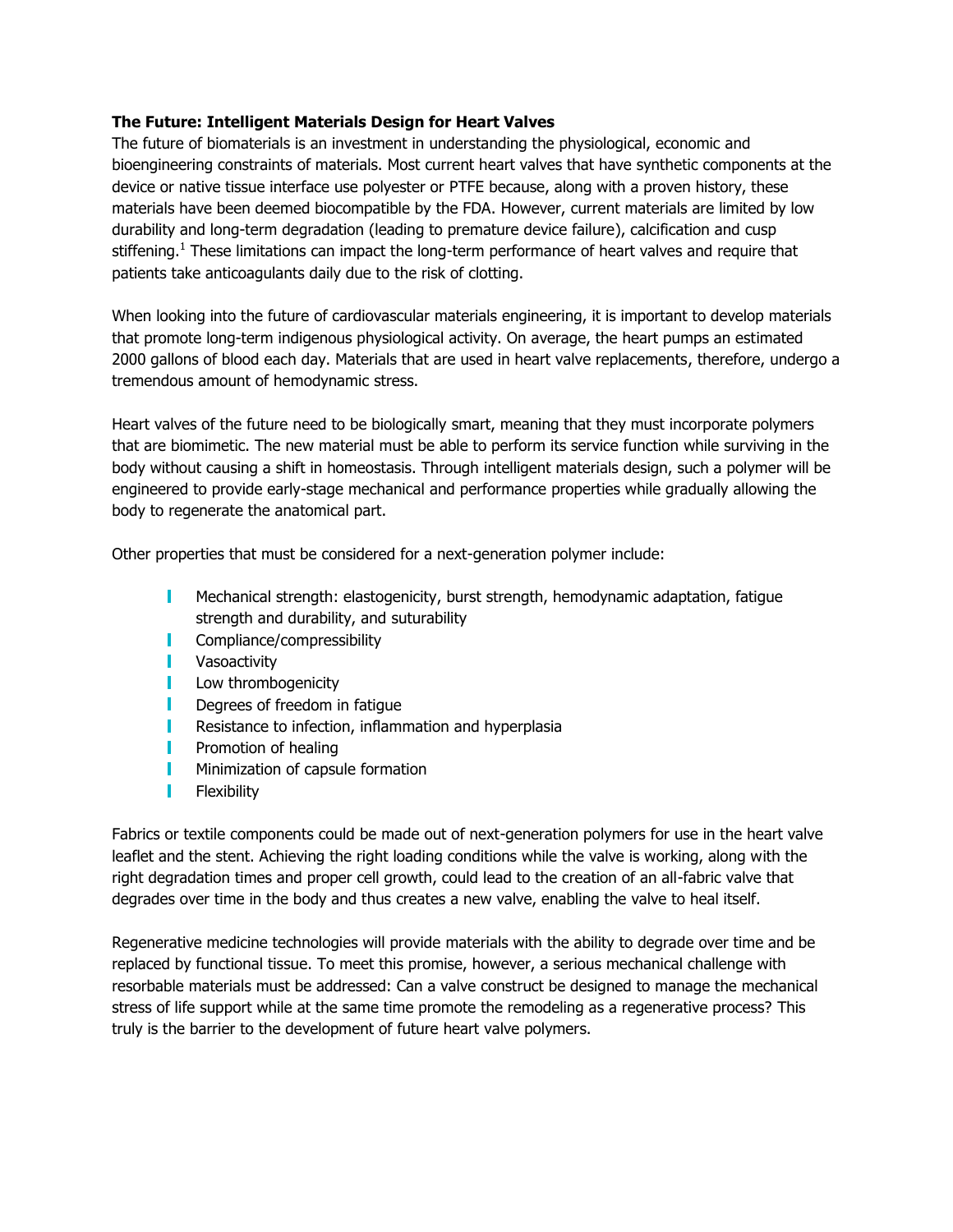## **References**

1. Seifalian, A M, et al., "Current Developments and Future Prospects for Heart Valve Replacement Therapy," Journal of Biomedical Materials Research Part B: Applied Materials (pp. 290-300). doi: 10.1002/jbm.b.31151.

## Ryan Heniford is Business Development Director and Peter Gabriele is Director, Emerging Technology, at Secant Medical, Inc.

**About Secant Medical:** Secant Medical®, Inc. custom designs and manufactures biomedical textiles and other structures for implants in orthopedic, cardiovascular, regenerative medicine, neurovascular and general surgery applications. Built on a 70-year history, the company uses polymeric, metallic and resorbable biomaterials to create high-performance structures that help device manufacturers solve product design challenges. Secant Medical is a business unit of Fenner PLC, a worldwide leader in reinforced polymer engineering headquartered in Yorkshire, England.